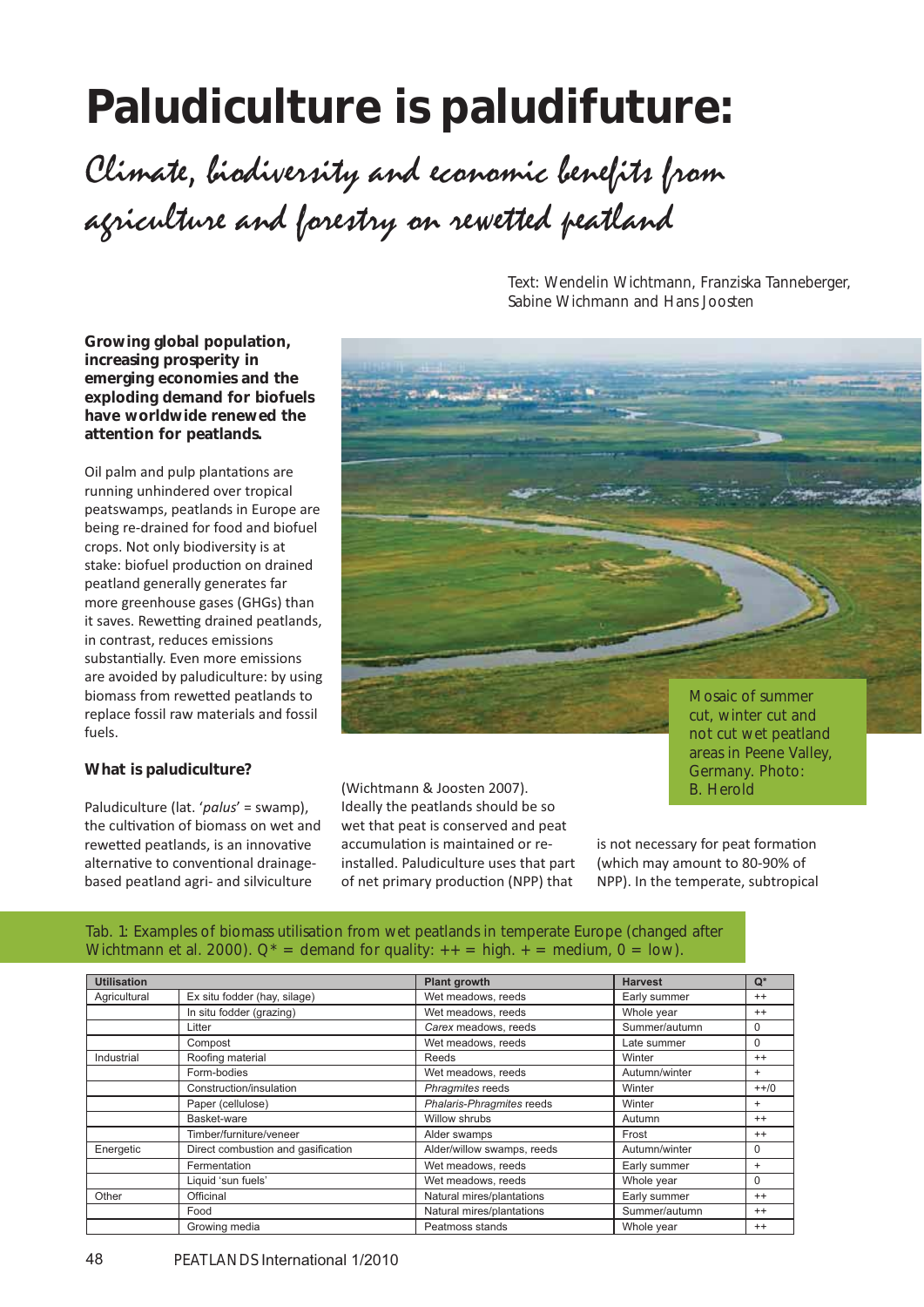and tropical zones, i.e. those zones of the world where plant productivity is high, peat is generally formed by roots and rhizomes, and mires by nature hold vegetation of which aboveground parts can be harvested without harming peat formation. The quintessence of paludiculture is to cultivate plants that

- thrive under wet conditions,
- produce biomass of sufficient quantity and quality, and
- contribute to peat formation.

There is much commercial potential in using biomass from wet and rewetted peatlands (Tab. 1). Beside traditional agricultural uses for fodder and bedding, biomass can be used as a raw material for industry and for energy generation. On highly degraded nutrient-rich sites, planting of reeds or trees before rewetting can speed up the establishment of desired stands.

## **Climate aspects**

Drainage of peatlands for conventional agriculture, forestry and peat extraction and the use of peat for energy and growing media are currently worldwide responsible for  $CO<sub>2</sub>$  emissions of 2 gigatons (= 2,000 megatons) per year, i.e. for 6% of the total anthropogenic CO<sub>2</sub> emissions (Joosten 2009).



Fig. 1: Net soil emissions from temperate peatlands in relation to mean annual water level for different types of land use, expressed in Global Warming Potential (GWP) (after Couwenberg et al. 2008).  $N_2$ O emissions are conservatively neglected. The blue lines mark a reduction of 10-15 tons  $CO<sub>2</sub>$  eq ha<sup>-1</sup> a<sup>-1</sup> as compared to conventional peatland agriculture and forestry.

Recent efforts to mitigate anthropogenic GHG emissions include substituting fossil fuels by biofuels, i.e. fuels produced from biomass with a short regeneration cycle. Also drained peatlands are increasingly used for the production of biomass fuels. Such cultivation (e.g. oil palm in Southeast Asia, sugar cane in Florida, maize and

*miscanthus* in temperate Europe, and part of the peatland forest wood in Scandinavia) generally leads to (much) larger  $CO<sub>2</sub>$  emissions from the oxidizing peat soil than can be saved by replacing fossil fuels (Couwenberg 2007, Wicke et al. 2008, Sarkkola 2008).

Biogas from maize cultivated on drained peatlands, for example, leads to emissions of some 880 t CO<sub>2</sub> per terajoule (TJ) produced energy, palm oil from peatland to  $600$  t CO<sub>2</sub> TJ-1. This is much higher than the  $\mathsf{CO}_2$  emissions from combustion of fossil fuels like peat (106 TJ-1), coal (anthracite, 98 TJ $-1$ ), oil (73 TJ $-1$ ) or natural gas (52 TJ-1) (IPCC 2006). Paludicultures on rewetted drained peatlands, in contrast, contribute to climate change mitigation in two ways:

- by reducing GHG emissions from drained peatland soils (Fig. 1),
- by replacing fossil resources by renewable biomass alternatives.

Young Alder (*Alnus*) plantation on rewetted fen peatland. Photo: M. Succow

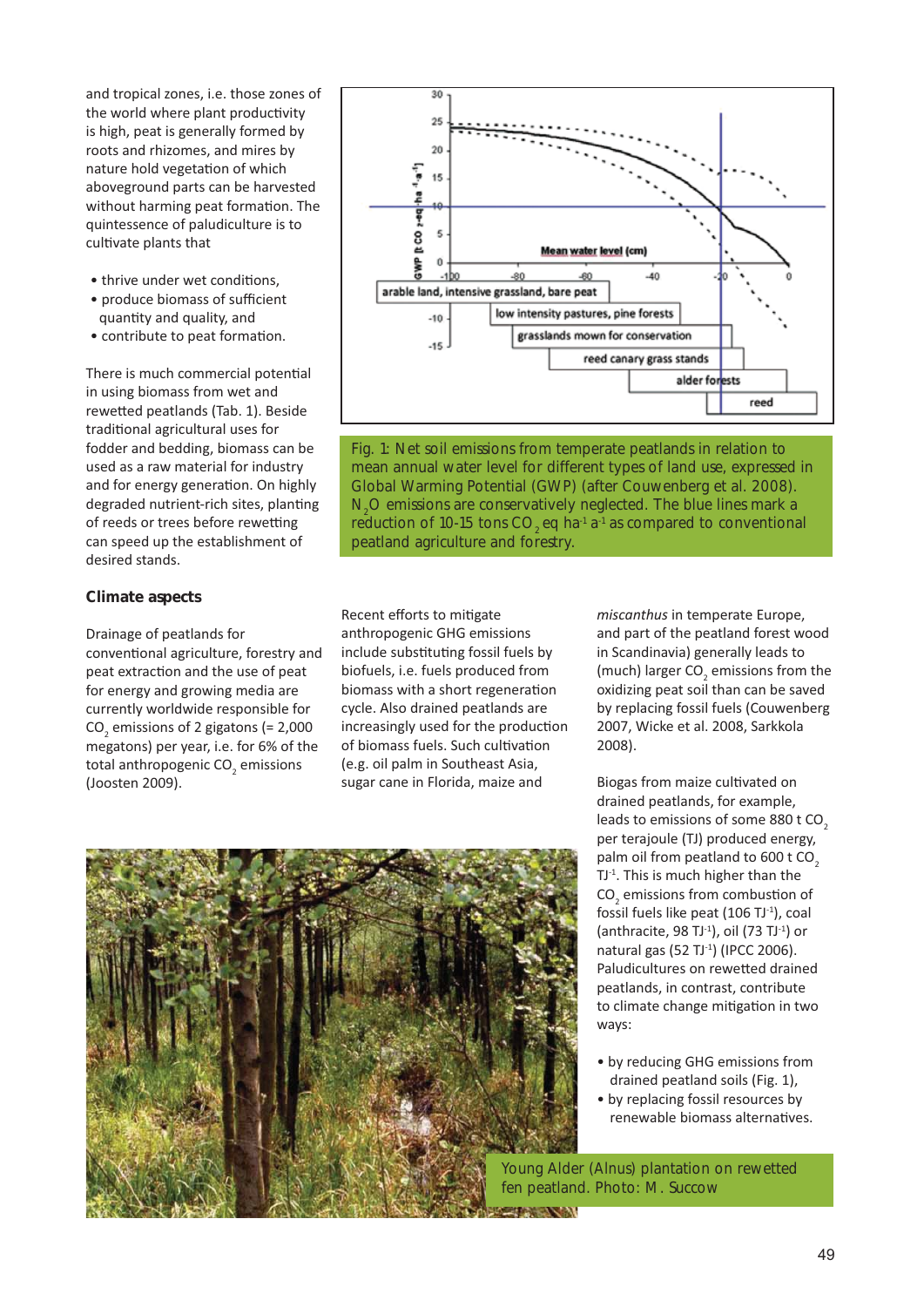

An example of the positive climatic effect of paludiculture is the cultivation of common reed (Phragmites australis) on rewetted peatland. The rewetting as such results in a GHG emission reduction of some 15 t CO<sub>2</sub> eq ha<sup>-1</sup> a<sup>-1</sup> (Fig. 1). With a conservative yield of 12 t DM ha<sup>-1</sup> and a heating value of 17.5 MJ kg DM<sup>-1</sup>, the reed of one hectare can replace fossil fuels in a cogeneration plant that would otherwise emit 15 t CO<sub>2</sub>. Assuming GHG emissions from handling (mowing, transport, storage, delivery and operation of the combustion plant) to amount to 2 t CO<sub>2</sub> eq ha<sup>-1</sup>, using reed biomass from paludiculture would thus avoid emissions of almost 30 t CO<sub>2</sub> eq ha<sup>-1</sup> a-1 (Wichmann & Wichtmann 2009).

#### **Biodiversity aspects**

Rewetting of drained peatland is generally beneficial for nature conservation as strongly degraded peatlands are biodiversity deserts. When agricultural land use and peat oxidation have enriched the soil with nutrients, rewetting often leads to high productive but species-poor vegetation. Regular harvesting of the biomass then

keeps the vegetation short and the litter layer thin, reduces the trophic level and allows low competitive species to establish and hold ground. An example is the Aquatic Warbler (*Acrocephalus paludicola*), a fen mire flagship species and the only globally threatened passerine species of continental Europe. The species had its natural habitat in low productive fen mires with permanently high

water levels. With increasing drainage and eutrophication, the warbler became more and more land use dependent, because only regular cutting maintains the open, sparse vegetation the species requires (Tanneberger et al. 2010).

On the other hand, biomass use may also conflict with nature conservation, e.g. when early cutting for biogas production destroys breeding habitats or when winter harvesting leaves insufficient oldgrown reed. To prevent conflicts clear priorities have to be formulated.

In case of areas designated as conservation sites, paludiculture must be considered as a costeffective management option, instrumental but ancillary to conservation.

On former strongly degraded sites, where any rewetting and management will increase biodiversity, climate benefits can prevail. Here, monitoring is recommended to detect the appearance of protected species and habitats and to be able to modify management. Care has to be taken, however, that the new biodiversity values do not frustrate paludiculture management that has caused the re-appearance of these values in the first place.